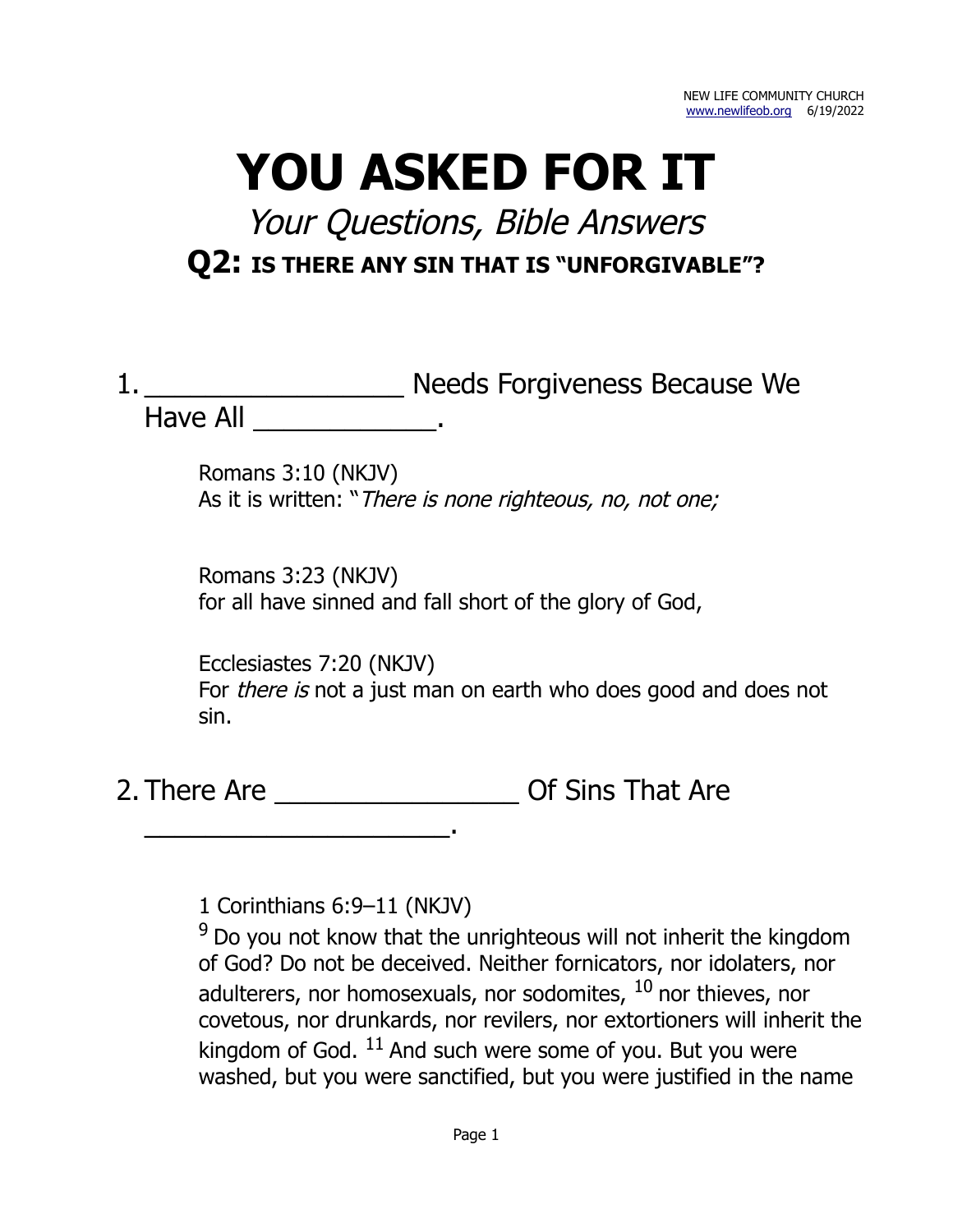of the Lord Jesus and by the Spirit of our God.

Colossians 2:13 (NKJV) And you, being dead in your trespasses and the uncircumcision of your flesh, He has made alive together with Him, having forgiven you all trespasses,

Psalm 103:1–3 (NKJV)

<sup>1</sup> Bless the Lorp, O my soul; And all that is within me, *bless* His holy name!

 $2$  Bless the Lorp, O my soul, And forget not all His benefits:

 $3$  Who forgives all your iniquities, Who heals all your diseases,

3. There Are \_\_\_\_ Sins That Will Be Forgiven Apart From Trusting \_\_\_\_\_\_\_\_\_\_\_\_.

## Luke 7:47–50 (NKJV)

<sup>47</sup> Therefore I say to you, her sins, which are many, are forgiven, for she loved much. But to whom little is forgiven, the same loves little." <sup>48</sup> Then He said to her. "Your sins are forgiven." <sup>49</sup> And those who sat at the table with Him began to say to themselves, "Who is this who even forgives sins?" <sup>50</sup> Then He said to the woman, "Your faith has saved you. Go in peace."

Mark 2:5–7 (NKJV)

<sup>5</sup> When Jesus saw their faith, He said to the paralytic, "Son, your sins are forgiven you." <sup>6</sup> And some of the scribes were sitting there and reasoning in their hearts, <sup>7</sup> "Why does this *Man* speak blasphemies like this? Who can forgive sins but God alone?"